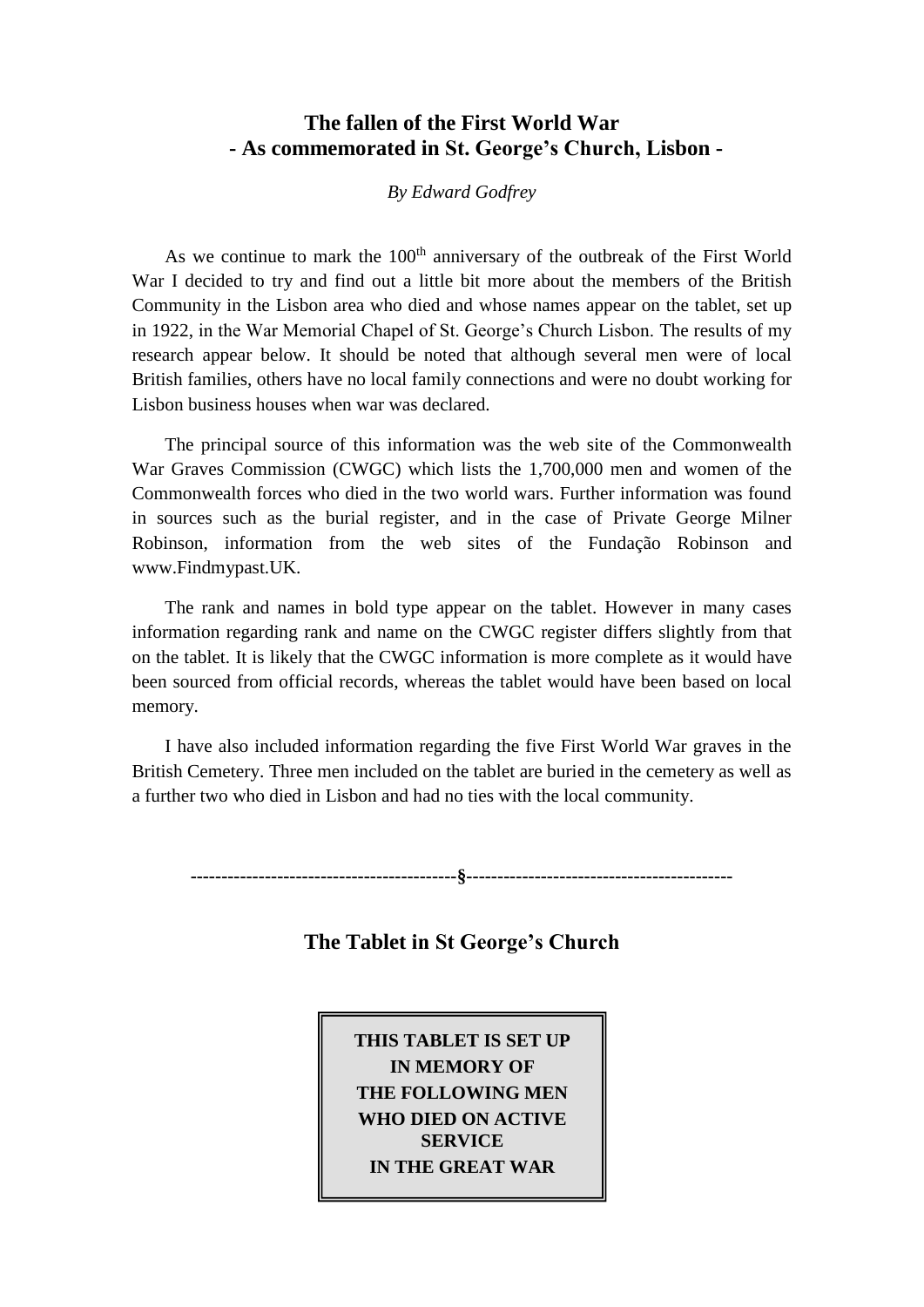### **Capt. Gerald Andrews – Royal Artillery**

Unfortunately I can find no reference at all to Captain Gerald Andrews, Royal Artillery, on the CWGC site. I have widened my search, but can find no relevant casualty record.

### **Capt. Percy Clinch– Manchester Regiment**

Corporal Henry Percy Clinch of the Manchester Regiment, 1st/6<sup>th</sup> Battalion, died on 29/05/1915, aged 26. He is commemorated on a panel on the Helles Memorial, the panels of which contain the names of 20,878 casualties. The Helles Memorial stands on the tip of the Gallipoli Peninsula. It takes the form of an obelisk over 30 meters high that can be seen by ships passing through the Dardanelles He was the son of Marriott William and Mary Harriett Leahy Clinch of 19, Wellington Square, Oxford.

### **Pte. John Creswell – Honourable Artillery Company**

Lance Corporal John Lancashire Creswell of the H.A.C., died of wounds on 3/04/1917, aged 24, on the Somme. The Creswells were a well established Lisbon family, T. Creswell having served as a churchwarden at St. George's Church between 1878 and 1885 and C G Creswell in 1905. The CWGC site records John as being the son of Frank S. and Emily Creswell, of 17, Darlaston Rd., Wimbledon, London. His grave is in the Euston Road Cemetery, Colincamps, the Somme.

### **Lt. Victor King – Machine Gun Corps**

Second Lieutenant Victor Algernon Robert King of the Machine Gun Corps (Infantry) died on 29/09/1917, no age given. He had married Gladys Wright in Richmond, Surrey in late 1916. He name is on a panel on the Tyne Cot Memorial in Belgium, the panels of which contain the names of 34,948 casualties. The Tyne Cot Memorial is one of four memorials to the missing in Belgian Flanders which cover the area known as the Ypres Salient. In the Third Battle of Ypres an offensive was mounted by Commonwealth forces to divert German attention from a weakened French front further south. The initial attempt in June 1917 to dislodge the Germans from the Messines Ridge was a complete success, but the main assault north-eastward, at the end of July, quickly became a dogged struggle against determined opposition and the rapidly deteriorating weather. The campaign finally ended in November with the capture of Passchendaele.

### **Lt. Henry Mitchell, Duke of Cornwall's Light Infantry**

Lieutenant Henry William Mitchell of the  $5<sup>th</sup>$  Bn., attached  $4<sup>th</sup>$  Bn, of the Duke of Cornwall's Light Infantry, died on 22/11/1917, aged 25 and is buried in the Jerusalem War Cemetery. He was the son of Henry and Gertrude Barnard Mitchell, of Cintra (sic), Portugal.

At the outbreak of the First World War, Palestine (now Israel), was part of the Turkish Empire and it was not entered by Allied forces until December 1916. The advance to Jerusalem took a further year. By 21 November 1917, the Egyptian Expeditionary Force had gained a line about five kilometers west of Jerusalem, but the city was deliberately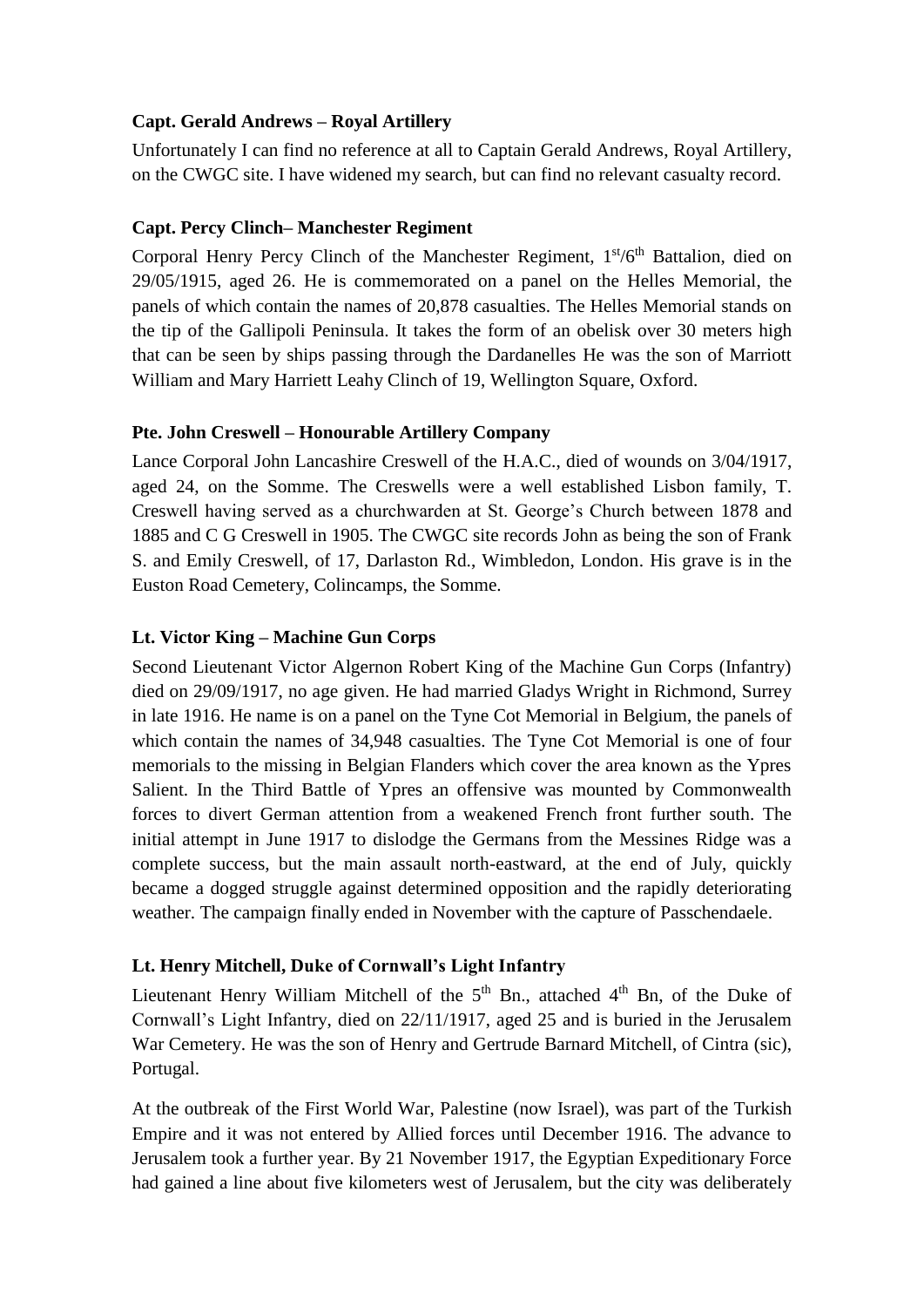spared bombardment and direct attack. Very severe fighting followed, lasting until the evening of 8 December, when the 53rd (Welsh) Division on the south, and the 60th (London) and 74th (Yeomanry) Divisions on the west, had captured all the city's prepared defences. Turkish forces left Jerusalem throughout that night and in the morning of 9 December; the Mayor came to the Allied lines with the Turkish Governor's letter of surrender. Jerusalem was occupied that day and on 11 December, General Allenby formally entered the city, followed by representatives of France and Italy.

### **Capt. William Raymond Croft Murray – Grenadier Guards2**

Captain William Raymond Croft Murray, 5th Bn. Grenadier Guards, died in Lisbon on 26/02/1917 aged 30. He was not a local man, being the son of Lt. Col. Denman Croft Murray; and husband of Mary Agneta Francis Boyle Murray, of 6, Mulberry Walk, Chelsea London. According to a note in the burial register, he was wounded at the Battle of Loos, (September/October 1915) and. he was going to Madeira (for convalescence?) and died of enteric fever. After the war, his widow requested the church committee responsible for the bronze tablet and the fitting out of the War Memorial Chapel that his name should be included on the tablet, and to this the committee readily agreed.

The grave reference is Plot E, 3, Grave 36, which can be found on the top left hand side of the path leading from the cemetery entrance to the church.

# **Lt. George Norton - RAF**

Lt. George Norton, RAF, No.1 Observers School of Aerial Gunnery (New Romney), died in a London hospital on 10/05/1919 as a result of a fractured spine incurred in an aeroplane crash in London. He was aged 21 and the son of the late George Frederick and Laura Norton. He is buried in the family vault, reference C.1.9.37. in an area near the former parsonage.

# **Lt Douglas Rawes – King's Royal Rifles**

Lt Douglas Rawes, 6<sup>th</sup> Bn. King's Royal Rifle Corps, was wounded in Flanders on 26/06/1915, died in London 16/08/1915 and was buried in the family vault on 1/09/1915. He was aged 34, the son of James and Helen Augusta Rawes. The Rawes family is one of the oldest British families in Portugal and continues to have interests in the shipping and travel businesses in Lisbon and Porto. The family vault - Plot C, 4, Grave 35, is to the East of the cemetery, near the memorial to the Boer prisoners of war.

### **L/Cpl. George M Robinson – VII Gloucesters**

Private George Milner Robinson of the 28<sup>th</sup> Bn., London Regiment (Artists' Rifles), died on 22 October 1918, aged 35, and is buried in Cambridge City Cemetery. George was a third generation member of the Robinson cork family and was born in Portalegre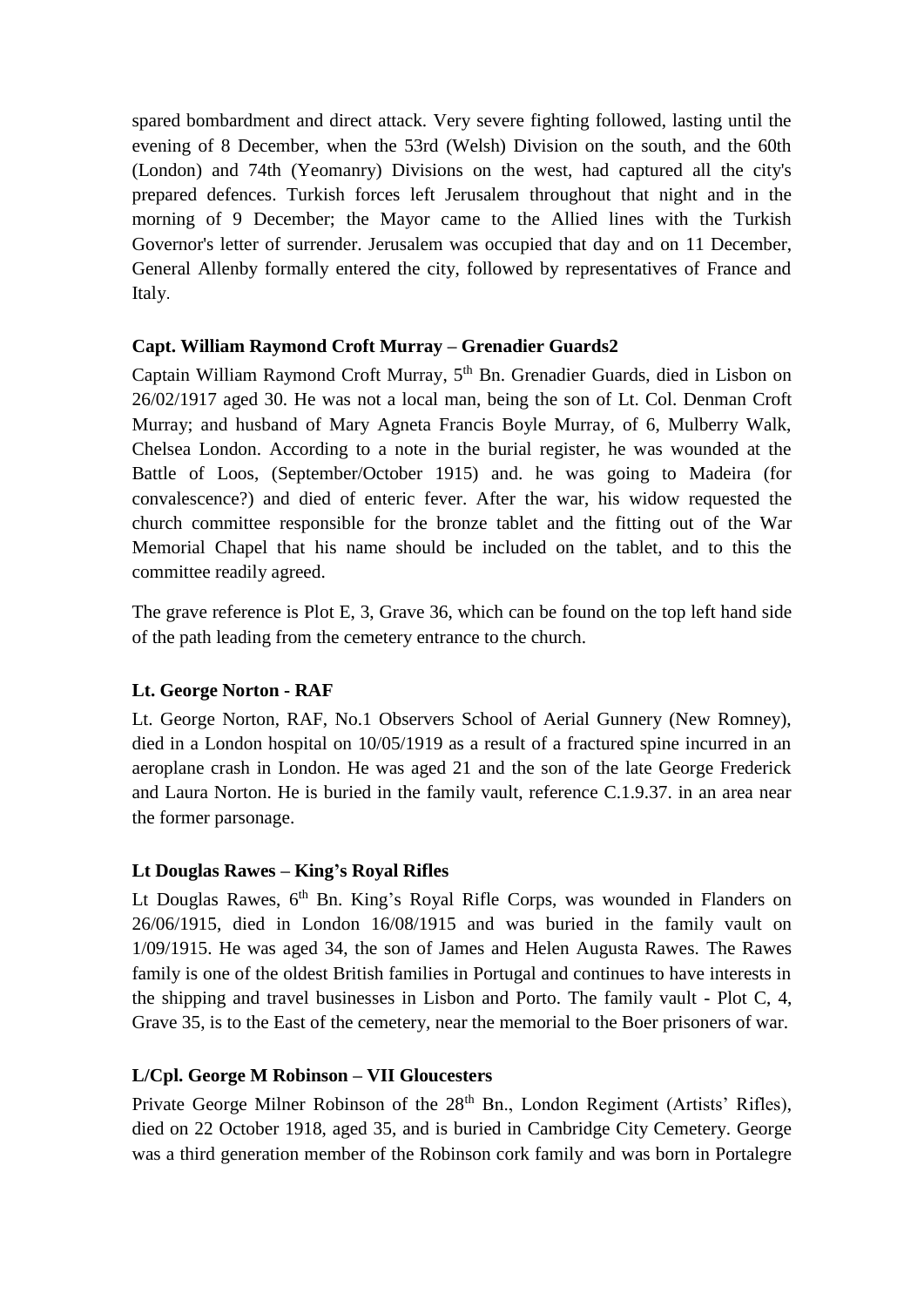in 1882, the son of George Wheelhouse (1857 to 1932) and Fanny Isabella Robinson, née Milner.

He originally enlisted in the  $7<sup>th</sup>$  Bn., the Gloucestershire Regiment, on 31 August 1914, his occupation being recorded as a cork merchant, but returned to Portugal on the PSNC vessel Orita, leaving Liverpool only two weeks later on 14 September. It seems probable that the British authorities felt that his services would be more valuable in running the family cork business, cork being no doubt a raw material of strategic value to the war effort. He re-enlisted in the Artists' Rifles in early 1918. It would appear that he died from illness rather than wounds sustained in battle.

# **Trooper H Lacy Street**

Private Hamilton Lacy Street, 20<sup>th</sup> Bn. Royal Fusiliers, died on 4/03/1917, aged 32. He is commemorated on a panel on the Thiepval Memorial, in the Somme district of northern France.

The Thiepval Memorial, the Memorial to the Missing of the Somme, bears the names of more than 72,000 officers and men of the United Kingdom and South African forces who died in the Somme sector before 20 March 1918 and have no known grave. Over 90% of those commemorated died between July and November 1916.

Trooper Street was the son of Arthur Lacy Street and Alma Rosa Eldridge. He had married Drusilla Sarah Summers in South Stoneham Hampshire, his birthplace, in 1909.

# **Major James Henry Lionel Vaughan – King's African Rifles**

Major James Henry Lionel Vaughan, of the General List, attached King's African Rifles, died on 05/05/1918 aged 33. He is commemorated on the Dar es Salaam British and Indian Memorial.

At the outbreak of the First World War Tanzania was the core of German East Africa. From the invasion of April 1915, Commonwealth forces fought a protracted and difficult campaign against a relatively small but highly skilled German force under the command of General von Lettow-Vorbeck. When the Germans finally surrendered on 23 November 1918, twelve days after the European armistice, their numbers had been reduced to 155 European and 1,168 African troops. The Memorial, which stands within Dar es Salaam War Cemetery, commemorates by name more than 1,500 officers and men who died in East Africa during and after January 1917 (the advance to the Rufiji River), who have no known grave.

Major Vaughan was the son of the late Lt. Col. Henry Vaughan, R.A.; husband of Eleanor Mary Vaughan. He was married to Mary Eleanor Bucknall, daughter of Henry Leahead Bucknall and Eleanor Carver Creswell, the Bucknalls and Creswells both being well established Lisbon families.

**-------------------------------------------§-------------------------------------------**